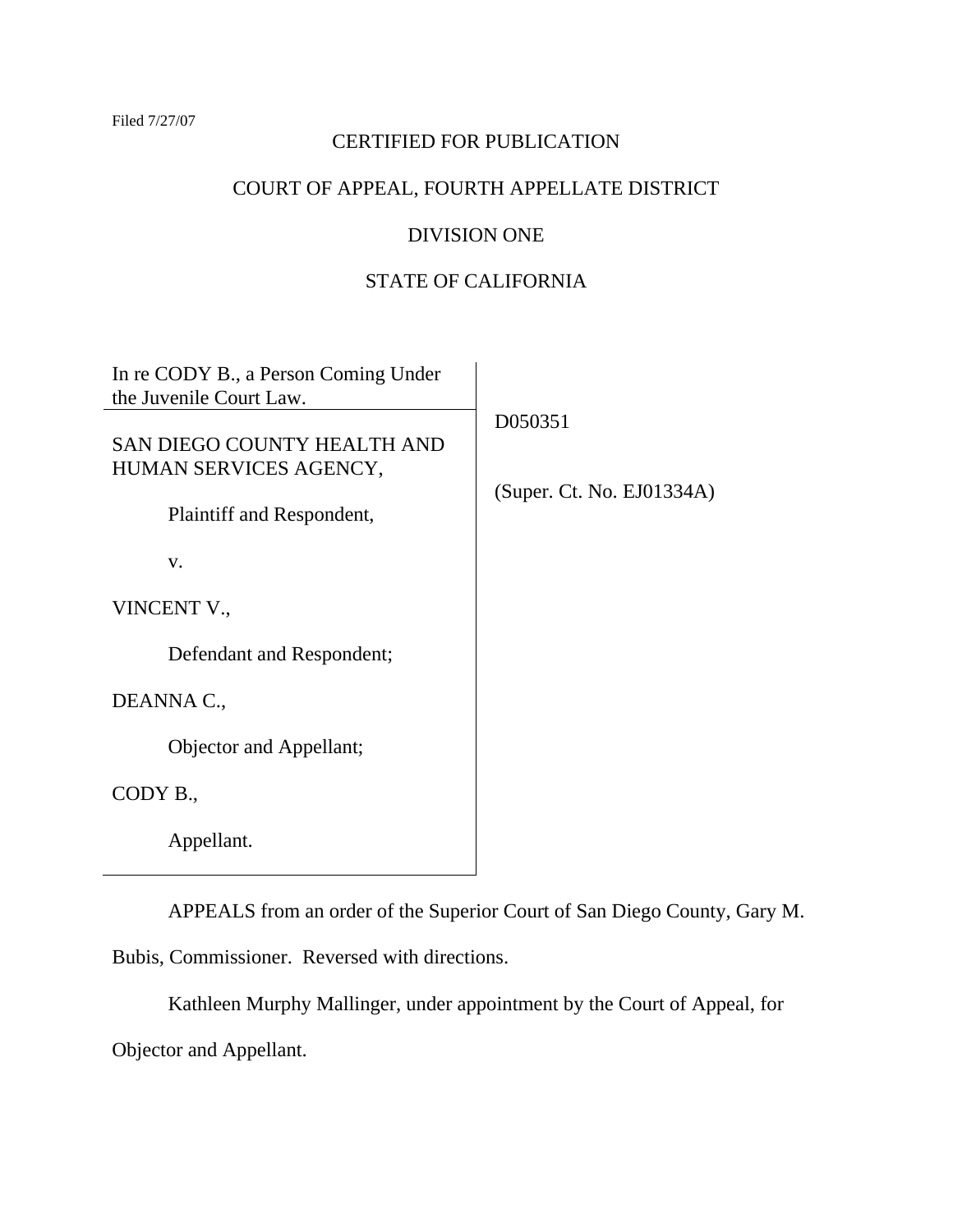Julie E. Braden, under appointment by the Court of Appeal, for Appellant and Minor.

 Monica Vogelmann, under appointment of the Court of Appeal, for Defendant and Respondent.

 John J. Sansone, County Counsel, John E. Philips, Chief Deputy County Counsel, and Gary C. Seiser, Deputy County Counsel, for Plaintiff and Respondent.

 Deanna C.'s parental rights over her biological son, Cody B., were terminated in 2001 in a former dependency action. Cody was adopted by Vincent V., but Vincent allowed him to live at least part time with Deanna. At the jurisdictional and dispositional hearing in this action, the court removed Cody from Vincent's custody. Deanna and Cody appeal the order denying her request to have her designated his "presumed mother" on the ground that under Welfare and Institutions  $Code<sup>1</sup>$  section 366.26, subdivision  $(i)(1)$ , the motions were impermissible collateral attacks on the earlier judgment of termination. We agree with the court's assessment. The San Diego County Health and Human Services Agency (the Agency), however, concedes the order must be reversed for the limited purpose of ensuring compliance with the inquiry and notice provisions of the Indian Child Welfare Act (the ICWA) (25 U.S.C. § 1901 et seq.).

## FACTUAL AND PROCEDURAL BACKGROUND

Deanna has a history of drug abuse. She has four children: Michael, now an

<sup>1</sup> Statutory references are to the Welfare and Institutions Code except when otherwise specified.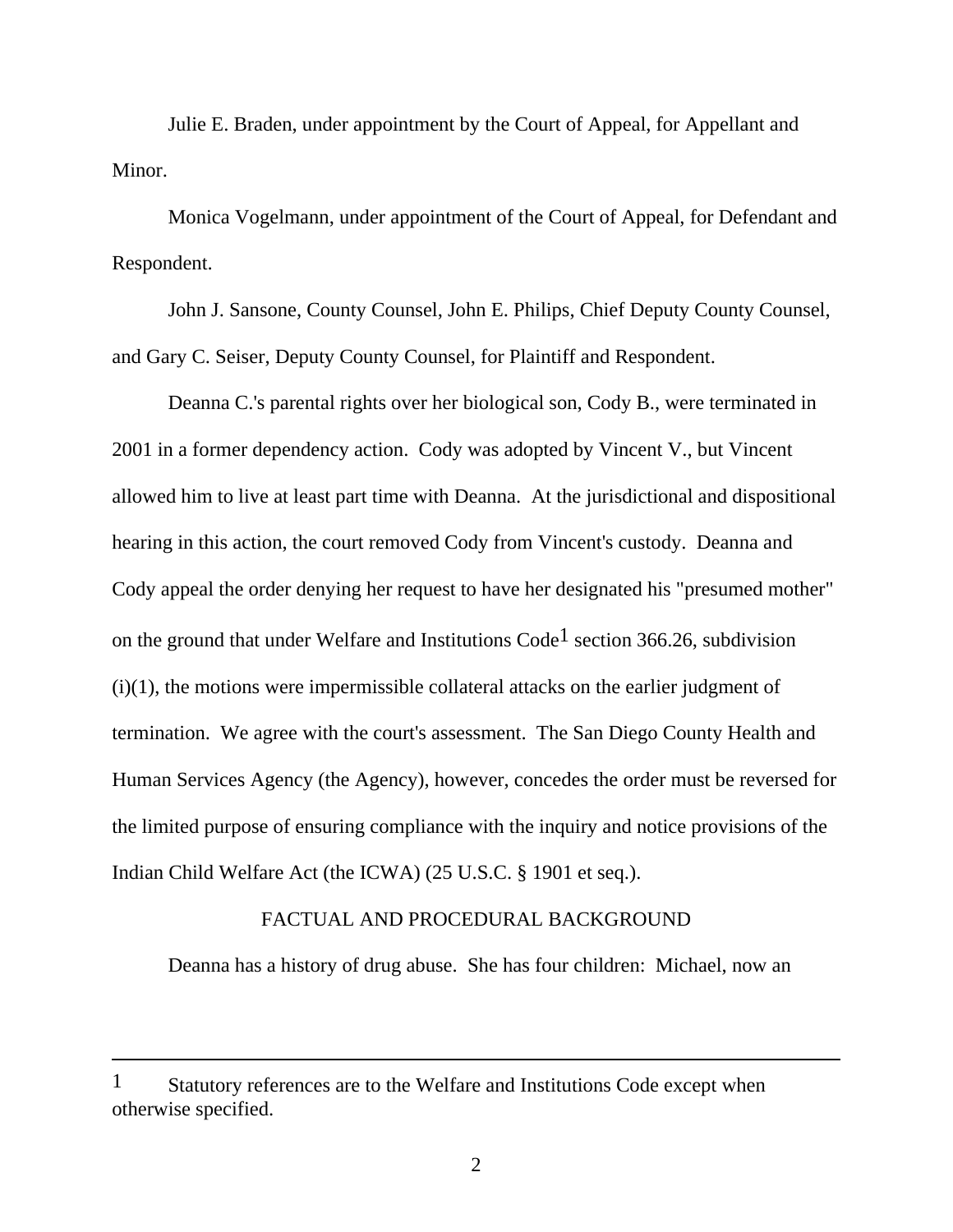adult; K., born in 1989; R., born in 1994; and Cody, born in 1993. In May 1997 the children were removed from Deanna's custody after they were found wandering the streets unsupervised and dirty, and her home was found unsuitable for children. Deanna was offered reunification services and the children were returned to her, but she was unable to comply and in August 1998 they were removed again. R. was eventually placed with Vincent, her biological father. In February 2001 the court terminated Deanna's parental rights to Cody, along with those of his biological father, and no appeal was taken. In 2002 Vincent adopted Cody and the court terminated its jurisdiction over the first dependency action.

 Vincent nonetheless allowed Cody and R. to live with Deanna, at least sporadically. In September 2006 the children were living with Vincent when the Agency learned his home lacked proper plumbing, and Cody and R. had not bathed in more than a week and appeared at school dirty. The health department condemned the home as a safety hazard. Vincent agreed to a voluntary services case plan but before the Agency implemented it he was arrested for vandalism. It appears that on September 28 the children were delivered to Deanna, and they remained with her until October 9 when she left the state. Deanna left R. with the maternal grandmother and Cody with K., who was then 17 years of age and could not provide adequate care for him. Vincent was released from jail on October 3, but he did not retrieve the children.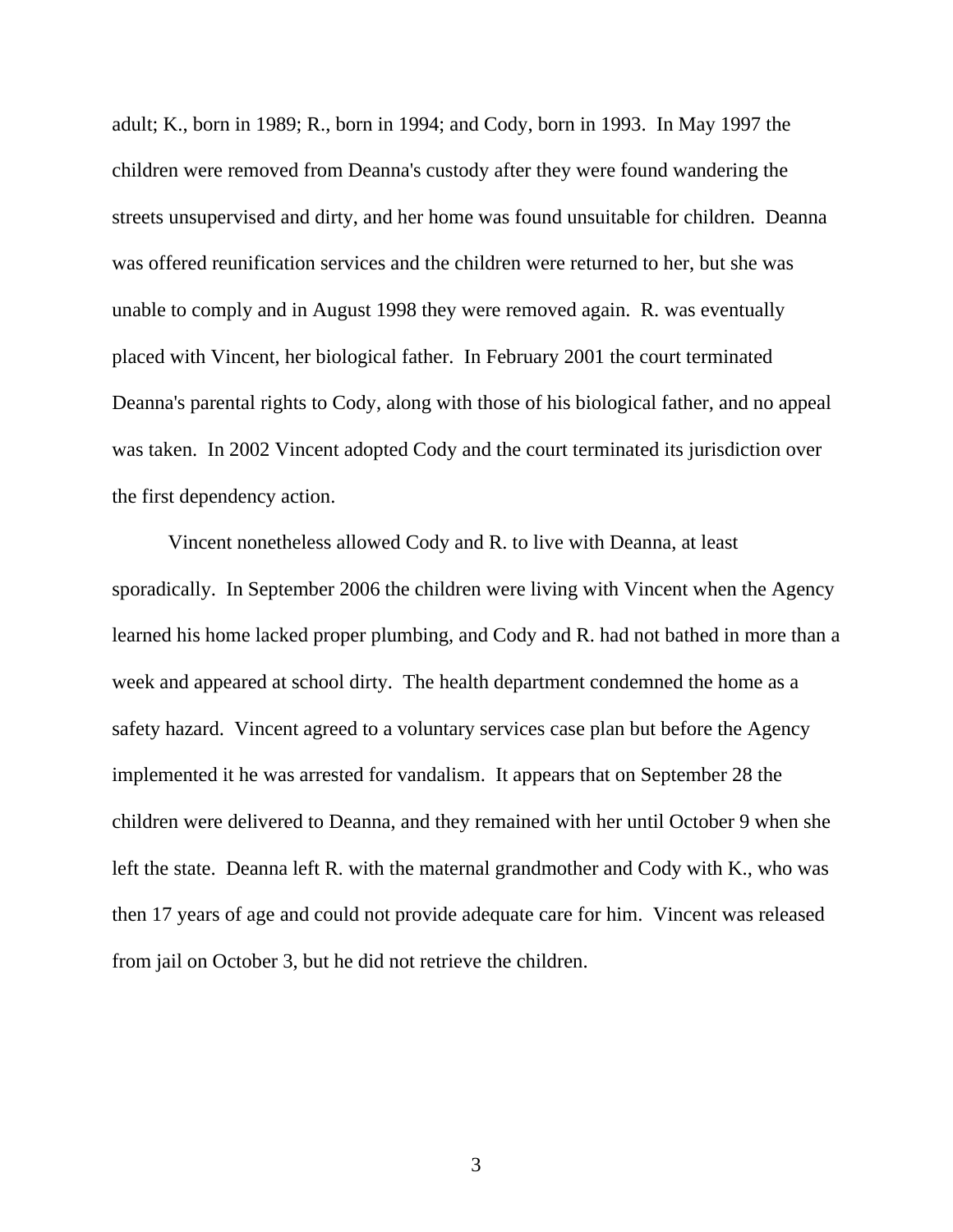On October 13, 2006, the Agency placed Cody and R. in foster care and filed petitions on their behalves under section 300, subdivision  $(b)$ . The parents' whereabouts were unknown. When the social worker asked Cody where he and R. had been living, he said, " '[w]e mostly stayed with Vince, but went back and forth between him and my mom.' He said his mom didn't have a house so she would visit them where they lived with [Vincent.]" Since Vincent's arrest, Cody had been staying with Deanna at a motel and at the home of a friend of Deanna. He wanted to live with Deanna even though she had no permanent housing. He did not want to live with Vincent because of physical abuse.

 The social worker wrote in the jurisdictional and dispositional report that "[d]espite losing parental rights of Cody, [Deanna] has maintained a parental relationship with this child. Cody and [R.] have a close bond with their mother and hope to eventually return to her care." The social worker recommended that Vincent be offered reunification services for both children and Deanna be offered services only for R. because her parental rights over Cody were previously terminated.

 On November 7 the court continued the jurisdictional and dispositional hearing because the parents' whereabouts remained unknown. The following day, Deanna telephoned the social worker and explained she "had left town for a few weeks and went to Virginia to 'get my thoughts clear.' " Deanna told the social worker that Vincent

<sup>2</sup> Because R. is not involved in this appeal her petition is not in the record. We discuss her and K. only as necessary.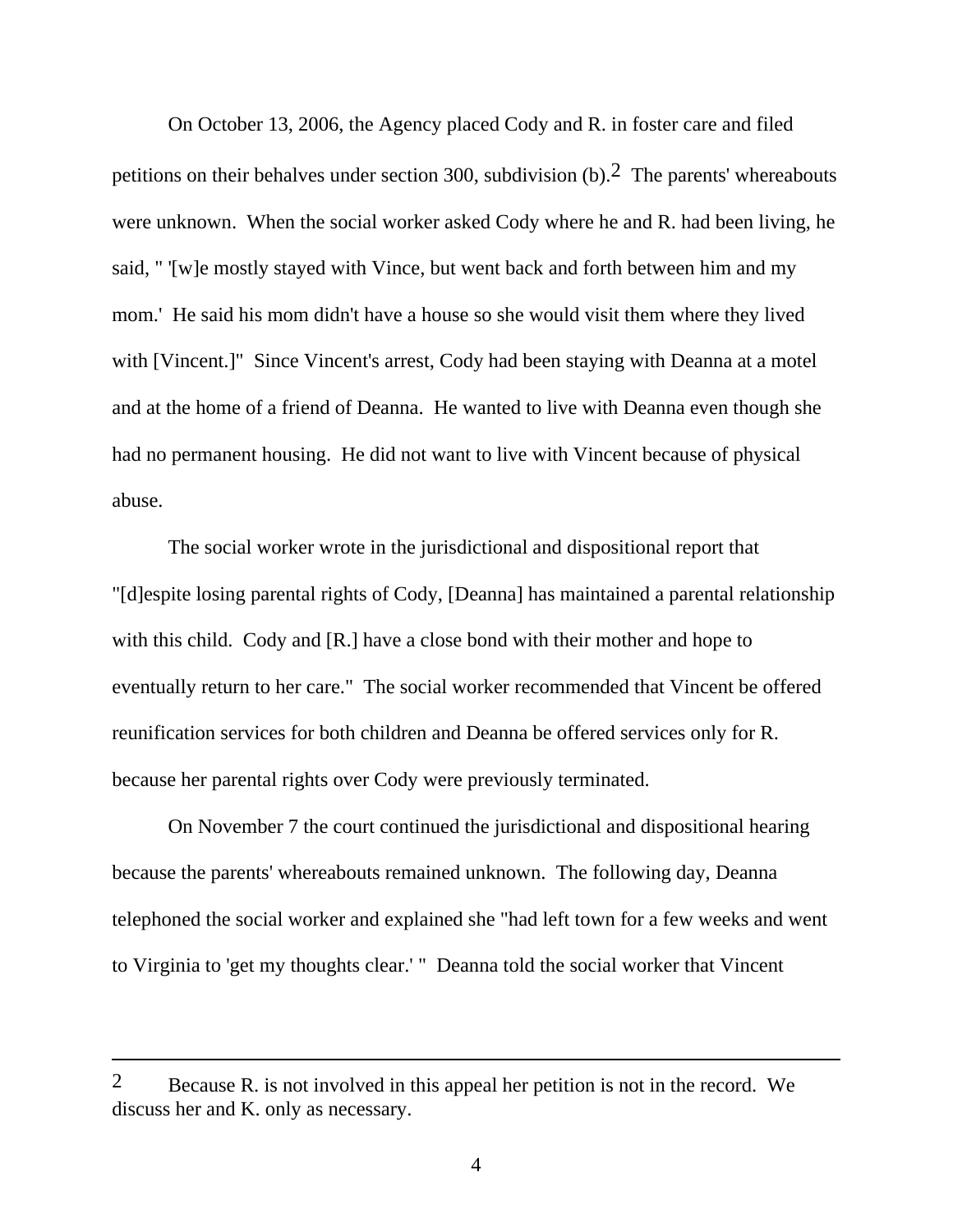adopted Cody only so she could continue to have contact with him, and Cody and R. "had stayed with her for a year, prior to her being evicted."

 On November 14 the court again continued the jurisdictional hearing, noting Vincent's whereabouts remained unknown. On November 27 Vincent appeared, but Deanna was not present. Attorneys for Deanna and Cody moved for her designation as his presumed mother, and the court denied the motions without prejudice. The court again continued the matter.

 Deanna first appeared at a special hearing on December 5, 2006, during which the court set a briefing schedule for the presumed mother issue. In January 2007 Deanna and Cody submitted memoranda of points and authorities in support of their motions. Cody's memorandum stated Vincent "allowed the children to live with [Deanna] soon after jurisdiction in the prior proceedings was terminated," and "Cody is in an adoption that has failed and there is an opportunity for him to live with his mother as his mother has continued to be an important person in his life." Deanna's memorandum stated that after termination of her parental rights over Cody in 2001 "she continued to maintain regular custody of Cody." The motions sought reunification services for Deanna to assist her in gaining custody of Cody.

 The Agency opposed the motions, citing section 366.26, subdivision (i)(1). At a special hearing on February 7, the court denied the motions as improper collateral attacks on the earlier judgment of termination.

 At a contested jurisdictional and dispositional hearing on February 20, the court sustained the petition, declared Cody a dependent child and continued him in foster care.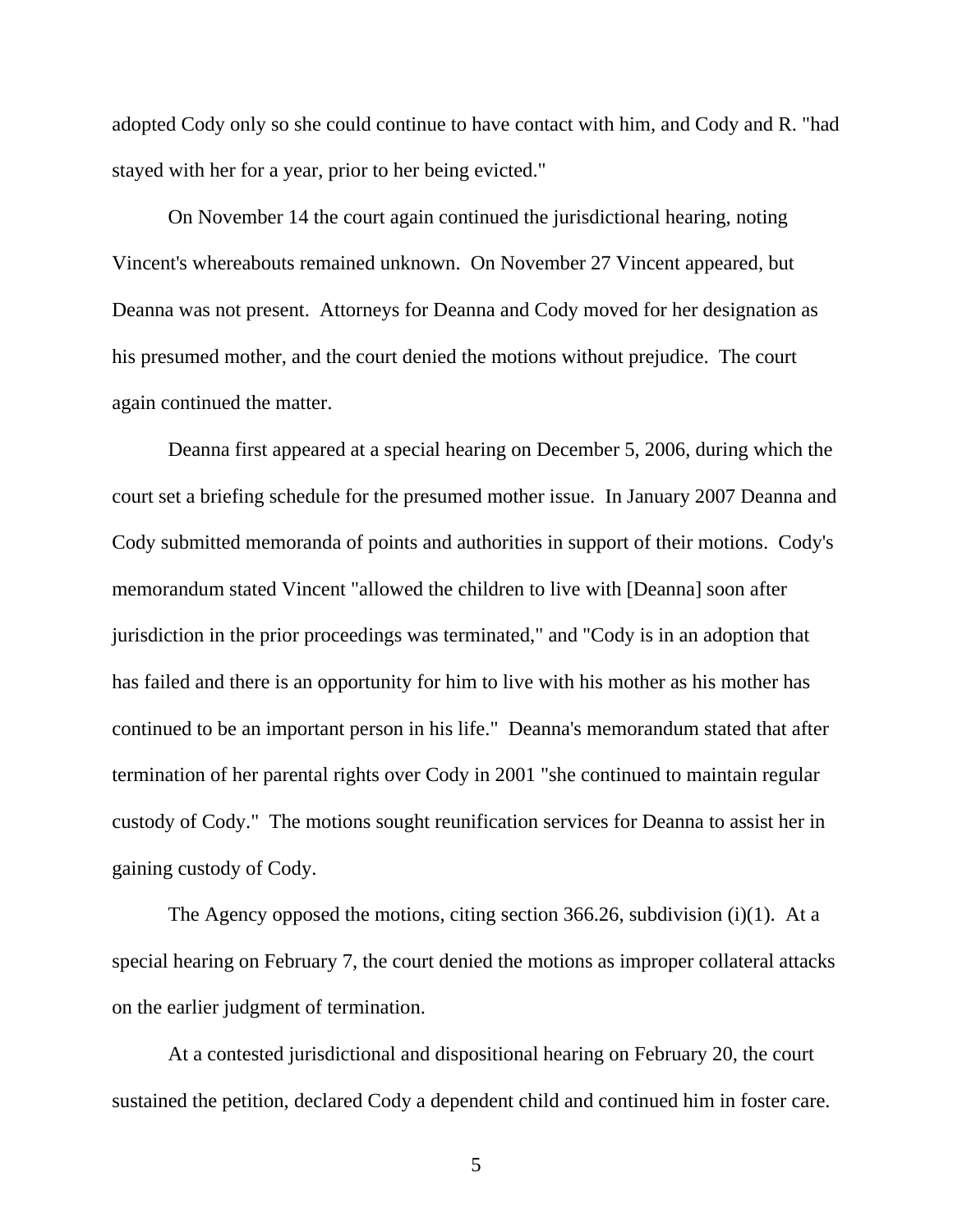The court ordered Vincent to comply with his case plan for Cody and R., and ordered Deanna to comply with her case plan for R. The court, however, also ordered the Agency to evaluate Deanna's home for possible placement of Cody, explaining that "[i]f she can qualify as a foster mom she could be the foster mother." Additionally, the Agency informally agreed to facilitate visitation between Deanna and Cody. The Agency was concerned about Deanna's drug use and refusal to voluntarily undergo drug testing, and the court ordered her to report to the Substance Abuse Recovery Management System program.

#### DISCUSSION

## I

### *Presumed Mother Status*

 Deanna and Cody contend the juvenile court erred by determining that as a matter of law she cannot be deemed a presumed mother in this proceeding because of the earlier termination of her parental rights over him.<sup>3</sup> They cite Family Code section 7611, subdivision (d), under which a man is a presumed father if he "receives the child into his home and openly holds out the child as his natural child." California differentiates between the rights of presumed, natural and alleged fathers, and " '[p]resumed father status ranks the highest. Only a "statutorily presumed father" is entitled to reunification services under . . . section 361.5, subdivision (a) and custody of his child under . . .

<sup>3</sup> Vincent filed a respondent's brief in which he adopts the positions of Deanna and Cody.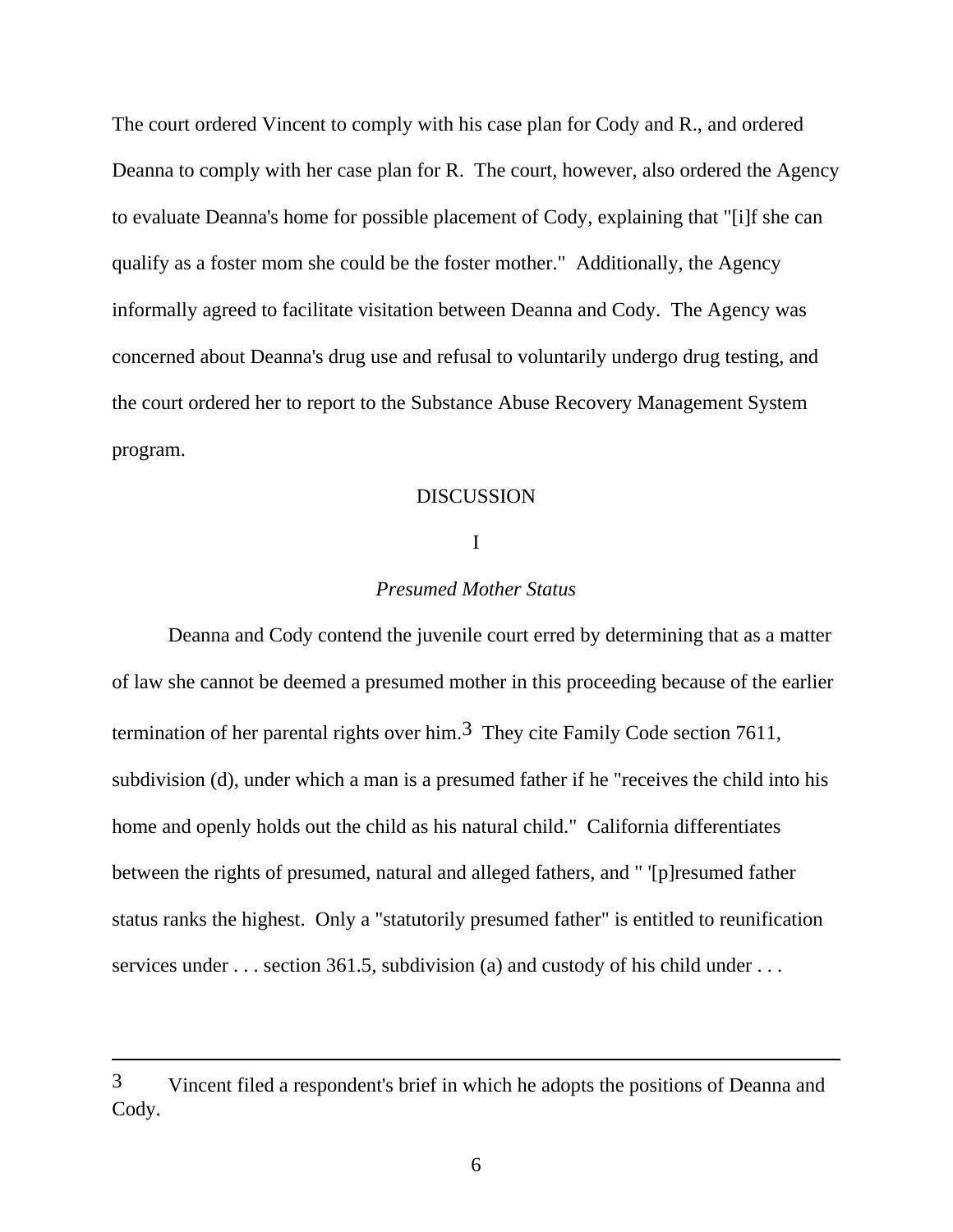section 361.2.' " (*In re Mary G.* (2007) 151 Cal.App.4th 184, 197.)

 "The paternity presumptions are driven, not by biological paternity, but by the state's interest in the welfare of the child and the integrity of the family. [Citation.] The familial relationship between a nonbiological father and an older child [over two years of age], resulting from years of living together in a purported parent/child relationship, is 'considered more palpable than the biological relationship of actual paternity' and 'should not be lightly dissolved.' " (*In re Salvador M.* (2003) 111 Cal.App.4th 1353, 1357-1358.)

 The scope of Family Code section 7611, subdivision (b) has been expanded by case law to include granting "presumed mother" status to a nonbiological parent under certain circumstances.4 In *Elisa B., supra,* 37 Cal.4th at page 125, the court held a lesbian was the presumed mother of twins born to her domestic partner, because she took them into her home and held them out as her natural children. In *In re Salvador M., supra,* 111 Cal.App.4th at pages 1357-1359, the court held that a woman who raised her half-brother as her son from the age of three was his presumed mother under Family Code section 7611, subdivision (d), particularly since the boy believed she was his mother and that her biological children were his siblings.

 Deanna and Cody cite no authority for the designation of a biological mother, whose identity is of course known, as a presumed mother. They assert she is entitled to

<sup>4</sup> In *Elisa B. v. Superior Court* (2005) 37 Cal.4th 108, 120, footnote 7, the court explained the "fact that questions involving the determination of parentage 'focus on paternity is likely [because] the identity of a child's birth mother is rarely in dispute.' "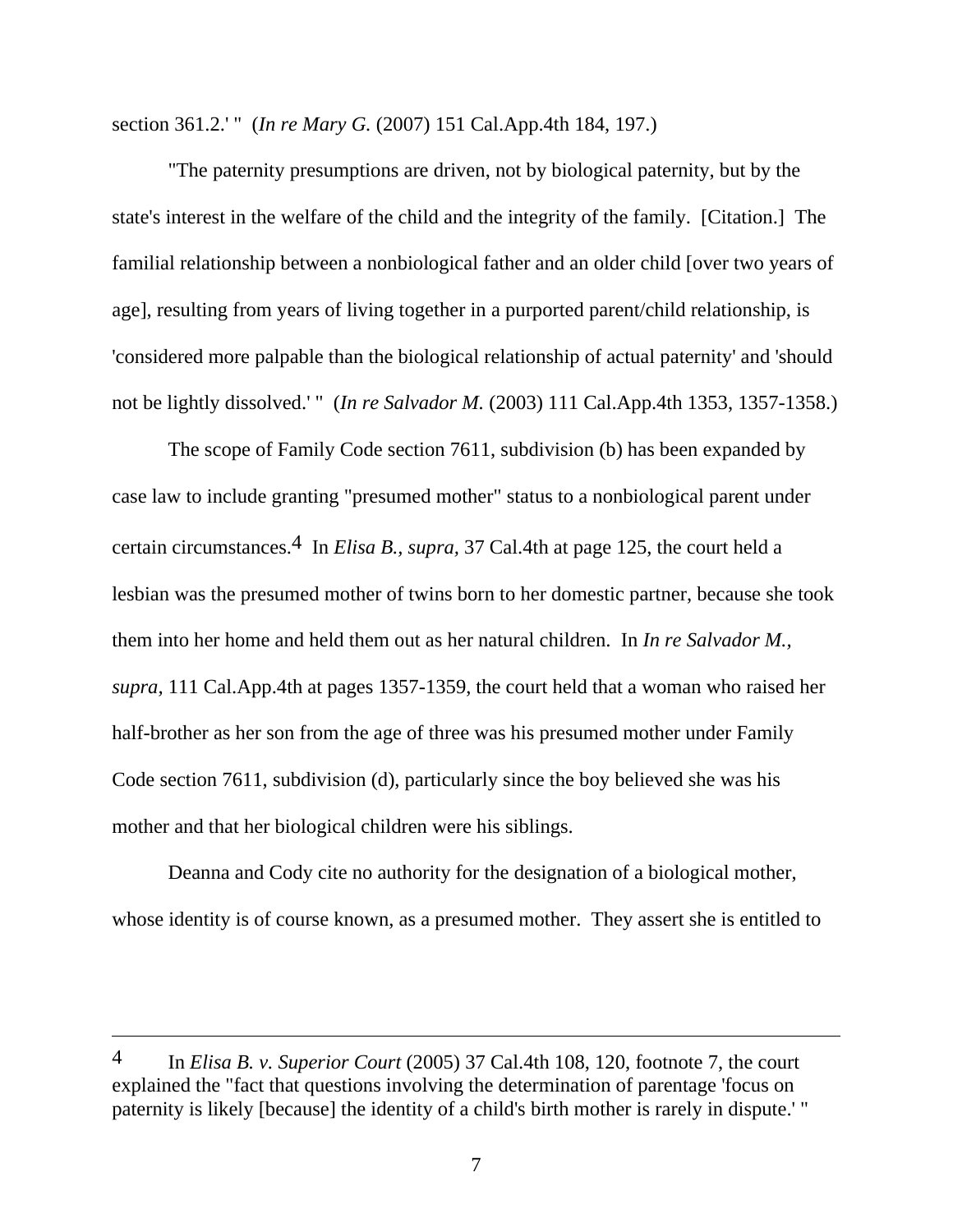presumed mother status in this action because after her parental rights were terminated in 2001, Cody continued to live with her and she held him out to be her biological son.

 In rejecting that argument, the juvenile court relied on section 366.26, subdivision  $(i)(1)$ , which provides: "Any order of the court permanently terminating parental rights under this section shall be conclusive and binding upon the child, upon the parent or parents and upon all other persons who have been served with citation by publication or otherwise as provided in this chapter. After making the order, the juvenile court shall have no power to set aside, change, or modify it, except as provided in paragraph (2), but nothing in this section shall be construed to limit the right to appeal the order."

Under section 366.26, subdivision  $(i)(1)$ , "a juvenile court lacks jurisdiction to modify or revoke an order terminating parental rights once it has become final." (*In re Jerred H.* (2004) 121 Cal.App.4th 793, 796 (*Jerred H.*).) In *Jerred H.,* the appellate court held the juvenile court lacked jurisdiction to consider a motion to establish the proposed adoptive father, from whom the teenage child was removed before the adoption was final, as a presumed father under Family Code section 7611, subdivision (d) after the termination of all parental rights under Welfare and Institutions Code section 366.26.

 In *Jerred H.,* the court rejected the notion Family Code section 7630, subdivision (b) conferred jurisdiction on the juvenile court to reconsider the termination of parental rights. That statute provides that "[a]ny interested party may bring an action *at any time* for the purpose of determining the existence or nonexistence of the father and child relationship presumed under subdivision (d) or (f) of [Family Code] Section 7611." (Italics added.) The court explained that "interpreting this section to authorize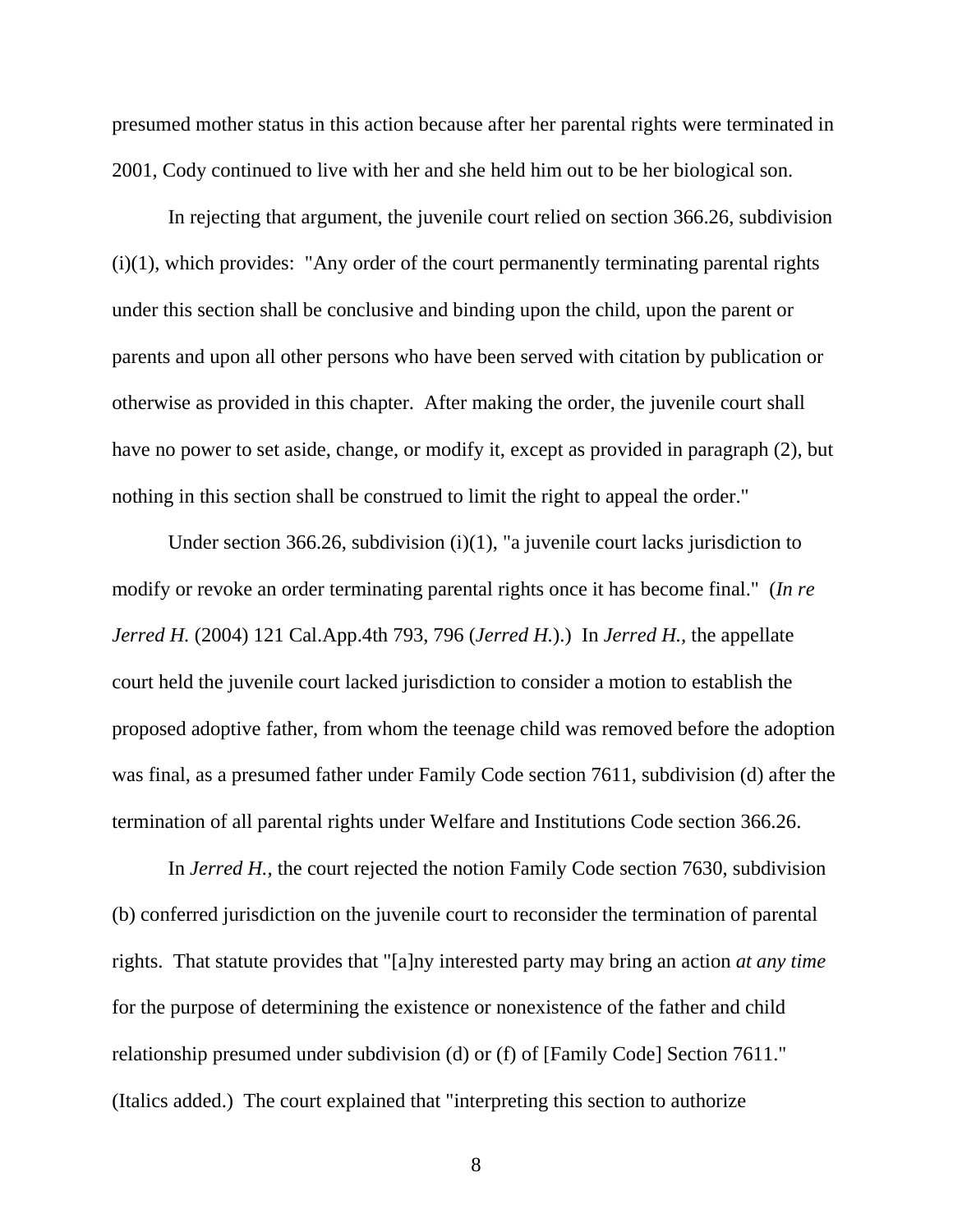proceedings to designate a presumed father after parental rights have been terminated under Welfare and Institutions Code, section 366.26 would undermine the finality of an order terminating parental rights, the importance of which our Supreme Court has emphatically recognized. [Citation.] Indeed, if this argument were accepted, it would be possible to seek presumed father status even after a child has been adopted by another father. Family Code section 7630 must be understood to mean that proceedings under that section may be brought at any time before parental rights have been terminated under section 366.26." (*Jerred H., supra,* 121 Cal.App.4th at p. 799.)5

We agree with the *Jerred H*. court's analysis. If Family Code section 7630, subdivision (b) were read to allow a parent to seek presumed parent status after termination of parental rights, Welfare and Institutions Code section 366.26, subdivision  $(i)(1)$  would be meaningless and the goals of stability and finality within a reasonable time would be substantially undermined. " '[W]e do not construe statutes in isolation, but rather read every statute "with reference to the entire scheme of law of which it is a part

<sup>5</sup> In *In re David H.* (1995) 33 Cal.App.4th 368, 385, the court explained that as "a general matter, it would be inimical to the policies underlying the juvenile court law to allow parents to raise a collateral challenge to an order terminating parental rights on the ground that the child's posttermination placement did not meet with the parents' expectations. Such relief is not available, whether the parents' expectations were not met because of an uncontrollable turn of fate [citation] or for any other reason." (See also *In re Ronald V.* (1993) 13 Cal.App.4th 1803, 1806 [biological mother who acquiesced to termination of parental rights on understanding her friend would adopt the child could not petition for modification and de facto parent status when the friend died before the adoption].)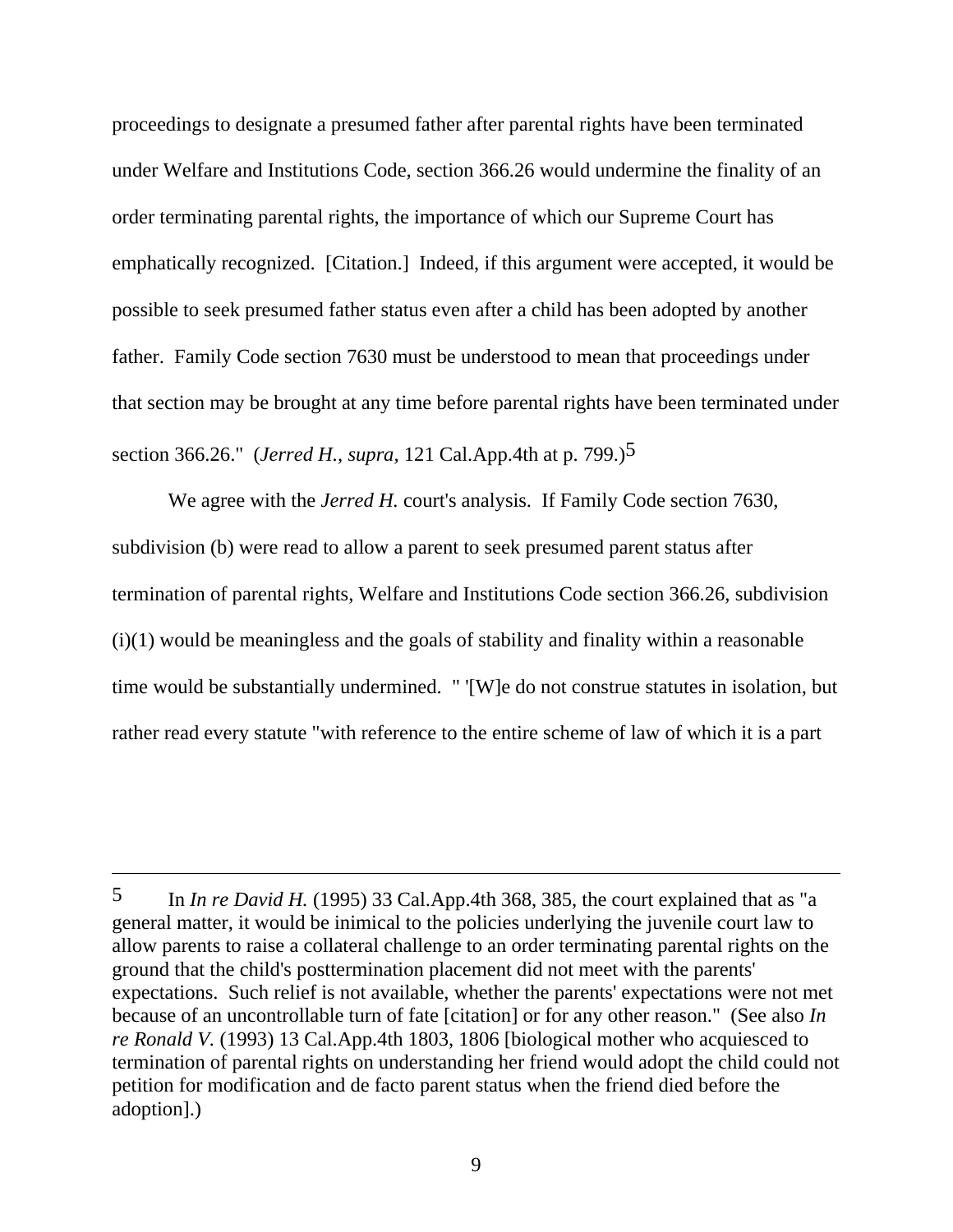so that the whole may be harmonized and retain effectiveness." [Citation.]' " (*Calatayud v. State of California* (1998) 18 Cal.4th 1057, 1065.)6

 Deanna and Cody contend *Jerred H.* is inapplicable because it involved a collateral attack on a judgment of termination of parental rights before the adoption was finalized, and in this action they seek presumed mother status long after Cody's adoption was finalized. Although *Jerred H.* was in a different procedural posture, its holding promotes public policy in preserving the finality of termination judgments, and it is equally applicable to a collateral attack on a termination judgment brought, as here, long after entry of the judgment.

 We are also unpersuaded by Deanna and Cody's contention their motions for presumed mother status were not collateral attacks on the 2001 termination judgment, because after termination Deanna was a "legal stranger" to Cody and they were free to forge a new relationship the court should now recognize.7 "The Uniform Parentage Act

<sup>6</sup> Presumably in response to *Jerred H.,* in 2005 the Legislature added section 366.26, subdivision (i)(2), which provides in part: "A child who has not been adopted after the passage of at least three years from the date the court terminated parental rights and for whom the court has determined that adoption is no longer the permanent plan may petition the juvenile court to reinstate parental rights pursuant to the procedure prescribed by Section 388." (Stats. 2005, ch. 640, § 6.5.) The *Jerred H.* court pointed out that because it lacked jurisdiction to reinstate parental rights or designate the stepfather as a presumed father, "[i]n all likelihood, Jerred will be left a 'legal orphan,' despite the recognized disfavor of such status." (*Jerred H., supra,* 121 Cal.App.4th at p. 799.) The court invited the Legislature to consider "authorizing judicial intervention under very limited circumstances following the termination of parental rights and prior to the completion of adoption." (*Ibid.*)

<sup>7</sup> Cody submits that after he was adopted and the first dependency proceeding was terminated, he "had the freedom of all children to develop personal relationships, free of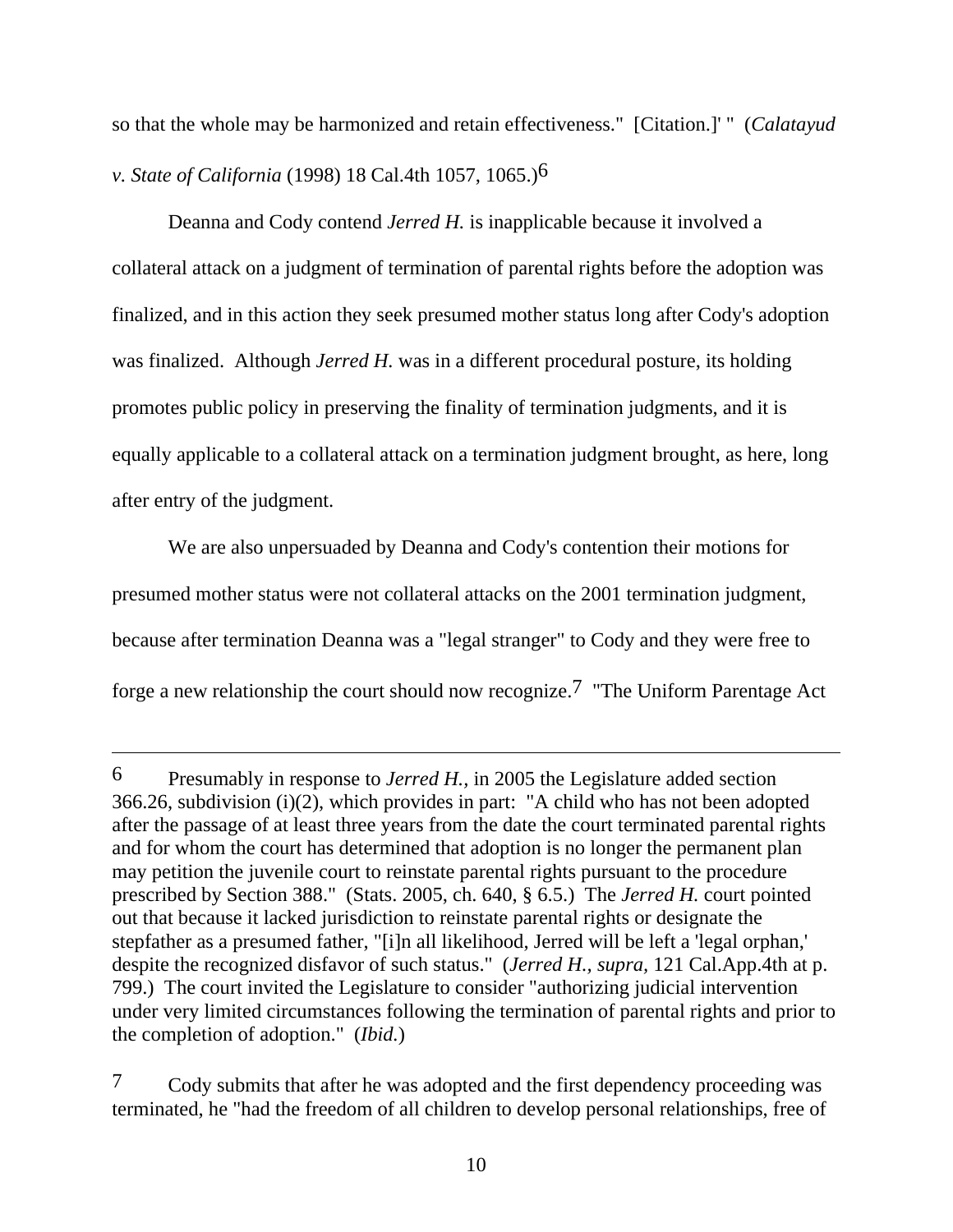defines the parent-child relationship as 'the legal relationship existing between a child and the child's natural or adoptive parents incident to which the law confers or imposes rights, privileges, duties, and obligations.' " (*County of Ventura v. Gonzales* (2001) 88 Cal.App.4th 1120, 1122, citing Fam. Code, § 7601.) "Under section 366.26, the purpose of a termination order is to free a child for adoption; i.e., to extinguish the child's ties to his biological parents and enable him to become a member of a new, stable family. [Citations.] An order terminating parental rights ' "represents the total and irrevocable severance of the bond between parent and child." ' " (*County of Ventura v. Gonzales, supra,* at p. 1123; *Fraizer v. Velkura* (2001) 91 Cal.App.4th 942, 946 ["order terminating the parent and child relationship divested the parent and child of all legal rights and powers with respect to each other"].)

 The judgment terminating Deanna's rights severed her legal interest in Cody. In this action, their motions sought reinstatement of her legal rights through the presumed parenthood statute, which, if applied, would give Deanna reunification services and perhaps custody of Cody. As the court noted, the motions were an attempt to revive Deanna's "parental rights under a different theory." We acknowledge Deanna and Cody's shared desire to be together, but their motions were indubitably collateral attacks on the

the court's interference," and in this proceeding "Deanna was a legal stranger to [him]" who "subsequent to the termination of parental rights and adoption, established a parentchild relationship with him." Deanna claims she "does not seek to have the termination of her parental rights set aside, but only seeks to become a placement option for Cody," and she "has the same legal rights to be recognized as Cody's presumed mother as any other legal stranger." She also asserts her motion did not challenge the termination of parental rights, because even if she were designated a presumed mother she would remain a "legal stranger" to Cody.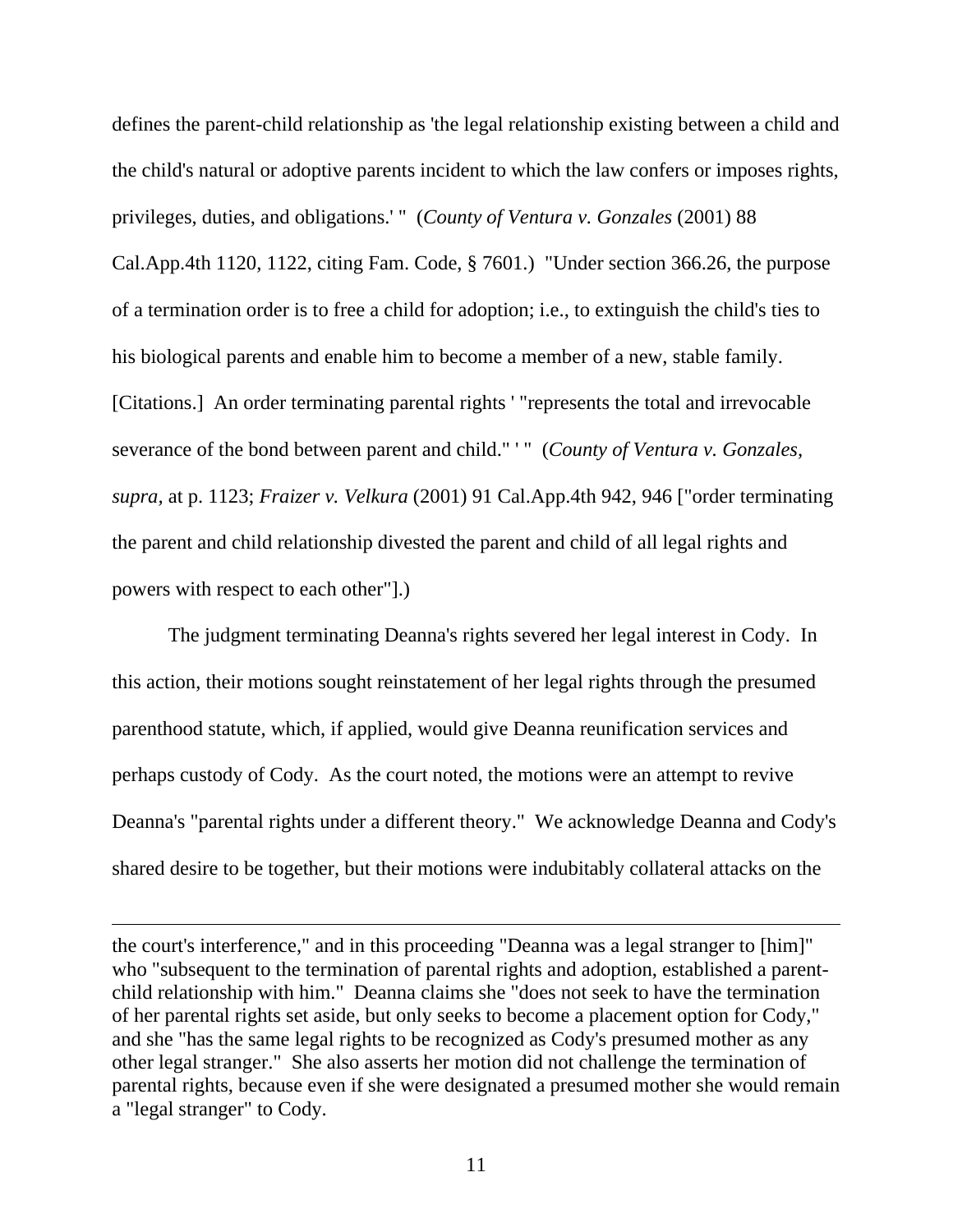termination judgment. Thus, the court correctly determined that as a matter of law it lacked jurisdiction to consider the motions.

 Deanna asserts presumed parent status for a biological parent whose rights were previously terminated is proper in a second dependency proceeding against an adoptive parent, because "[f]or many children who were adopted by relatives or family friends, the social, emotional relationship between biological parent and child continues." Further, the social worker wished Deanna could be considered for presumed parent status in this action, and in denying the motions the court stated, "I feel bad about this." Given the plain language of section 366.26, subdivision  $(i)(1)$ , however, any exception to the statute for circumstances such as those here would have to come from the Legislature. There is simply no statute that would allow Deanna to be designated a presumed mother after the termination of her parental rights. $8$ 

## II

## *ICWA*

 The court and the Agency have an affirmative and continuing duty to inquire whether a child for whom a petition has been filed under section 300 is or may be an Indian child. (Cal. Rules of Court, rule 5.664(d).) "The ICWA provides that 'where the court knows or has reason to know that an Indian child is involved, the party seeking the foster care placement of, or termination of parental rights to, an Indian child shall notify

<sup>8</sup> We note that at the hearing on the motions for presumed mother status the court stated, "in the past I have had mother's parental rights terminated and who readopted their kids." The matter was not discussed further.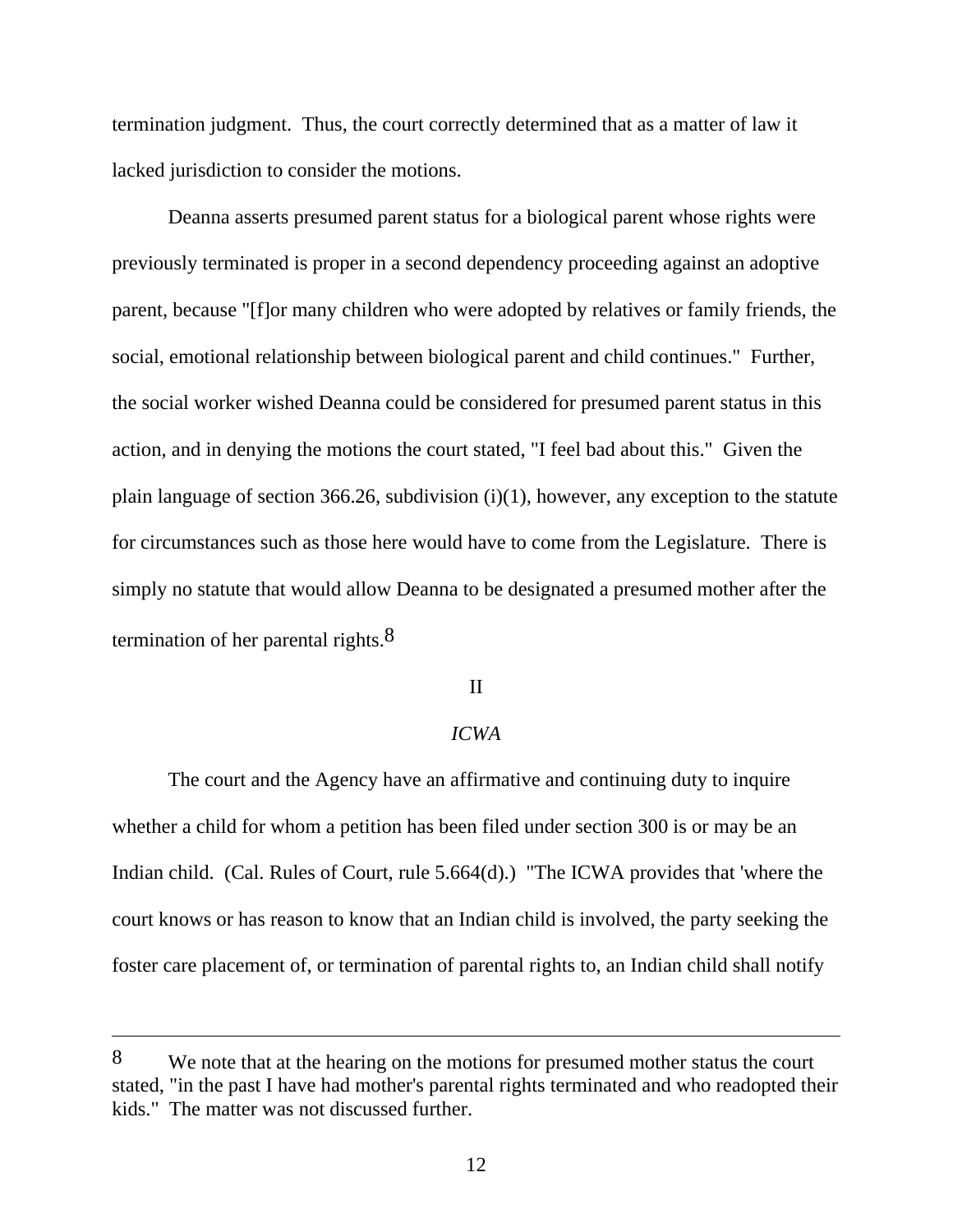the parent or Indian custodian and the Indian child's tribe, by registered mail with return receipt requested, of the pending proceedings and of their right of intervention.' [Citation.] If the tribe is unknown, the notice must be given to the Bureau of Indian Affairs [BIA] as the agent for the Secretary of the Interior. [Citations.] 'No foster care placement or termination of parental rights proceeding shall be held until at least ten days after receipt of notice by the . . . tribe [or] the [BIA].' " (*In re Daniel M.* (2003) 110 Cal.App.4th 703, 707.)

 Cody contends the court committed reversible error by not making any inquiry as to his possible status as an Indian child within the meaning of ICWA. We need not address the point more thoroughly as the Agency agrees limited remand is required for ICWA compliance. (*In re Francisco W.* (2006) 139 Cal.App.4th 695, 705-706.)

## DISPOSITION

 The jurisdictional and dispositional order is reversed. The case is remanded to the juvenile court with directions to make the proper inquiry under the ICWA, and to order the Agency to comply with the notice provisions of the ICWA if any Indian heritage is